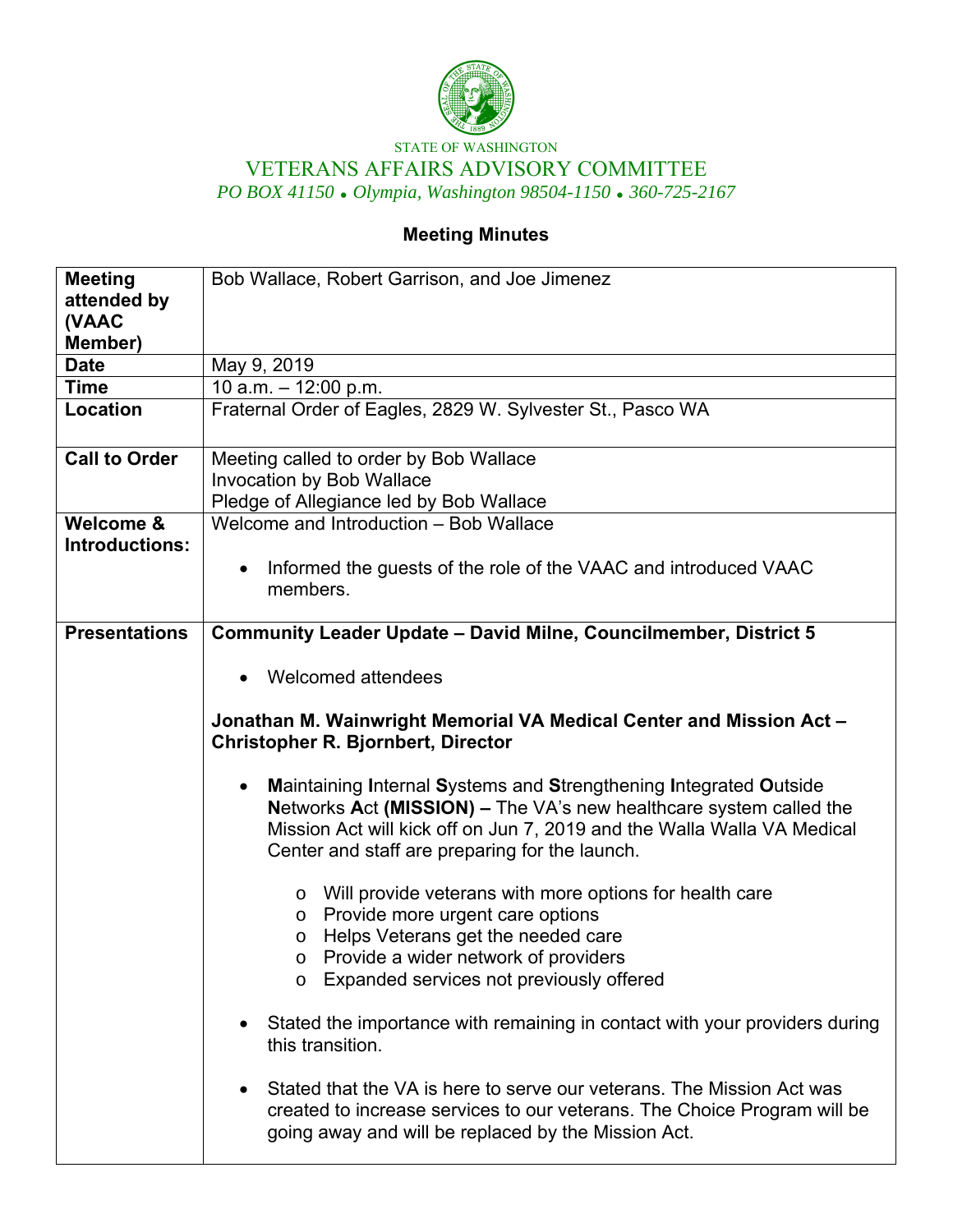|  | Q&A                                                                                                                                                                                                                                                                                                                                                                                                                                                                                                                                         |
|--|---------------------------------------------------------------------------------------------------------------------------------------------------------------------------------------------------------------------------------------------------------------------------------------------------------------------------------------------------------------------------------------------------------------------------------------------------------------------------------------------------------------------------------------------|
|  | Question: With new programs there are always hiccups. What are the<br>concerns you have with the launch of the Mission Act?                                                                                                                                                                                                                                                                                                                                                                                                                 |
|  | Answer: Region 4 is not in place yet. Some aspects of the program will not<br>work until Region 4 is online. Due to this, the program will revert back to<br>Patient Centered Community Care (PC3) a program that was in place prior<br>to the Choice Program. The VA is working with TRIWEST to ensure<br>coverage is in place during the transition.                                                                                                                                                                                      |
|  | Question: When will the program be fully implemented?                                                                                                                                                                                                                                                                                                                                                                                                                                                                                       |
|  | Answer: The goal is to have it fully implemented by 2020.                                                                                                                                                                                                                                                                                                                                                                                                                                                                                   |
|  | Question: When will our medical records be converted to electronic<br>records?                                                                                                                                                                                                                                                                                                                                                                                                                                                              |
|  | Answer: Our network will be the first one to go live and Cerner will be the<br>provider. Seattle and Spokane are scheduled to go live first followed by<br>Walla Walla in Aug 2020. There could be issues if you travel outside of our<br>region because outside areas may not have electronic records.                                                                                                                                                                                                                                     |
|  | The DoD will also be switching to Cerner to manage active duty medical<br>records.                                                                                                                                                                                                                                                                                                                                                                                                                                                          |
|  | Question: Will you be adding more providers to the CBOC?                                                                                                                                                                                                                                                                                                                                                                                                                                                                                    |
|  | Answer: Yes, we are working on that.                                                                                                                                                                                                                                                                                                                                                                                                                                                                                                        |
|  | <b>WDVA Update - Alfie</b>                                                                                                                                                                                                                                                                                                                                                                                                                                                                                                                  |
|  | Mission Act: Madigan will be the first DoD facility to implement the<br>electronic medical record. Life cycle of service member will be<br>connected with this process. There will be hiccups with this launch. We<br>had them when we went to Genesis so be patient as this program is<br>launched.                                                                                                                                                                                                                                        |
|  | <b>DVA Priorities:</b> The Executive Team is looking at the future of our<br>agency, specifically towards capacity. Taking an internal look at what<br>we can do and may be turning to outside providers for outreach. Peer<br>to Peer Program is an example of this type of outreach. Our number<br>one priority is connecting our veterans to their benefits with the biggest<br>challenge being are ability to reach out to our rural elderly veterans. We<br>need to develop a strategy on how we can reach them and their<br>families. |
|  | <b>Emotional Wellness:</b> we are focused on suicide prevention and<br>awareness. Every 1.4 days, a WA State veterans commits suicide.                                                                                                                                                                                                                                                                                                                                                                                                      |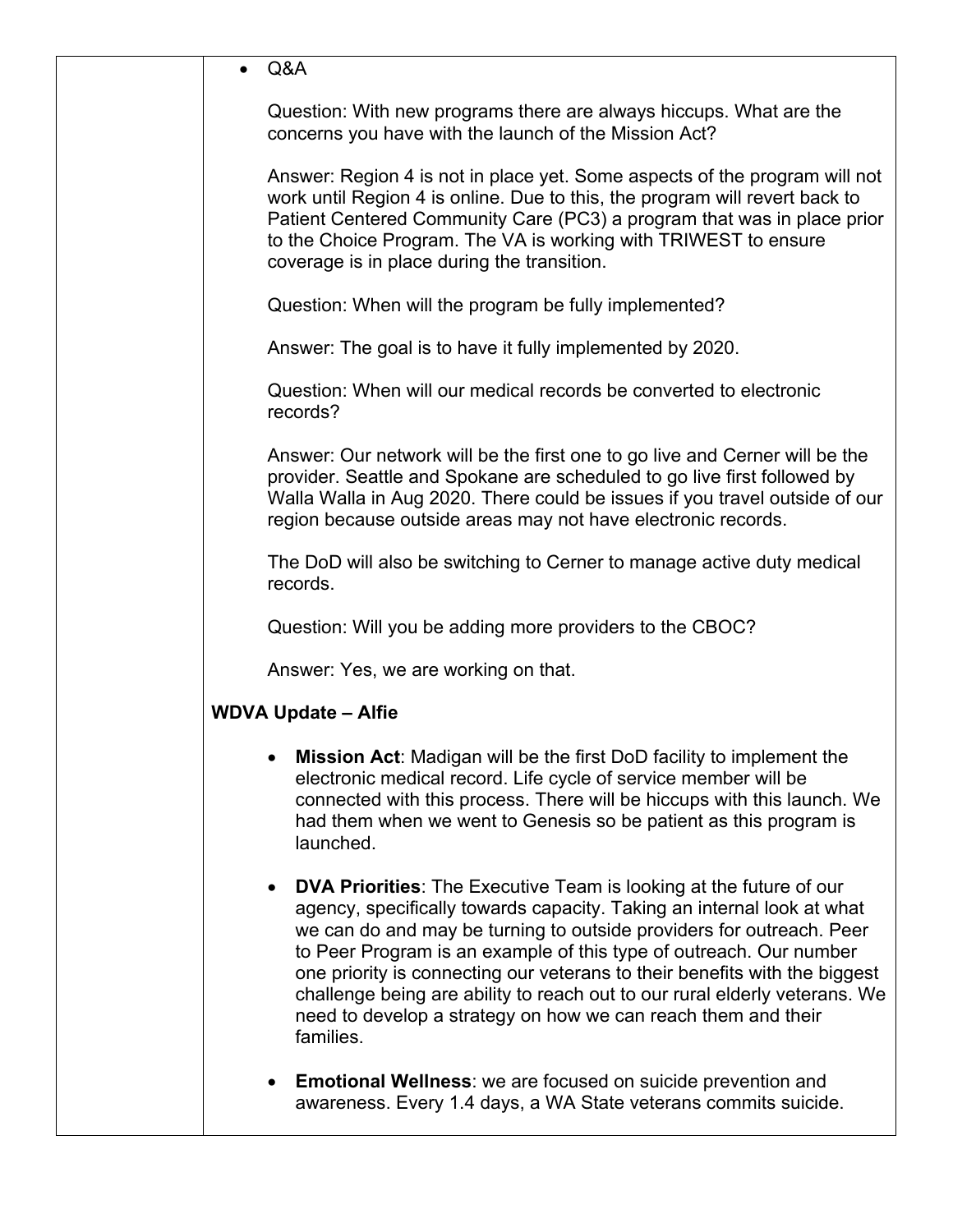| <b>Focus on Eastern WA: We have State Veteran Homes in Walla Walla</b><br>and Spokane. We have one State Cemetery located in Medical Lake<br>and we are planning for a second cemetery near the tri-cities areas,<br>possibly in Sunnyside or Richland. The Yakima Nation has even<br>offered to give the DVA land for this. We are looking for 30 to 40 acres<br>for this cemetery. Additionally, we now have a new Veterans Service<br>Center in Spokane. Cat Nichols is running the center that services the<br>Eastern WA area. |
|-------------------------------------------------------------------------------------------------------------------------------------------------------------------------------------------------------------------------------------------------------------------------------------------------------------------------------------------------------------------------------------------------------------------------------------------------------------------------------------------------------------------------------------|
| • The Serving Those Who Served Conference will be held here in the<br>Tri Cities Area. This is a free to attend. Please register for this<br>conference.                                                                                                                                                                                                                                                                                                                                                                            |
| Military License Plates fund our cemetery. \$28 of the fee goes<br>$\bullet$<br>towards supporting our state cemetery.                                                                                                                                                                                                                                                                                                                                                                                                              |
| <b>Employment - Michael Hood, WorkSource Columbia Basin</b>                                                                                                                                                                                                                                                                                                                                                                                                                                                                         |
| Michael Hood is a disabled veteran caseworker and 8 year veteran of the<br>Marine Corps.                                                                                                                                                                                                                                                                                                                                                                                                                                            |
| The WorkSource Columbia Basin has a staff of two. Michael works with<br>veterans to get them job ready be that with resume assistance or<br>networking.                                                                                                                                                                                                                                                                                                                                                                             |
| WorkSource priority service for veterans: You are eligible for priority<br>service if you left active-duty U.S. military service without a dishonorable<br>discharge or are a member of the Reserves or National Guard who was<br>activated to federal service under Title 10.                                                                                                                                                                                                                                                      |
| You are also eligible if you are the spouse of a U.S. military veteran who:                                                                                                                                                                                                                                                                                                                                                                                                                                                         |
| Died as the result of a service-related disability; or<br>O<br>Is reported as missing in action or a prisoner of war; or<br>O<br>Has been forcibly detained or interned in the line of duty by<br>O<br>a foreign government or power for more than 90 days; or<br>Has a total, permanent disability resulting from military service.<br>O                                                                                                                                                                                           |
| WorkSource collaborates with local employers to find jobs for veterans.<br>Search for jobs on our website: www.worksourcewa.com. You will also find<br>a calendar that provide a listing of employment events in our area.                                                                                                                                                                                                                                                                                                          |
| The Benton County Veterans Assistance Fund provides assistance to<br>Benton County Veterans, their families, and the families of deceased<br>Veterans, who meet the eligibility criteria for assistance.                                                                                                                                                                                                                                                                                                                            |
| Assistance Available to Eligible Veteran:                                                                                                                                                                                                                                                                                                                                                                                                                                                                                           |
| <b>Food Vouchers</b><br>$\circ$<br><b>Utility Vouchers</b><br>$\circ$<br>Rental/Deposits/App Fees<br>$\circ$                                                                                                                                                                                                                                                                                                                                                                                                                        |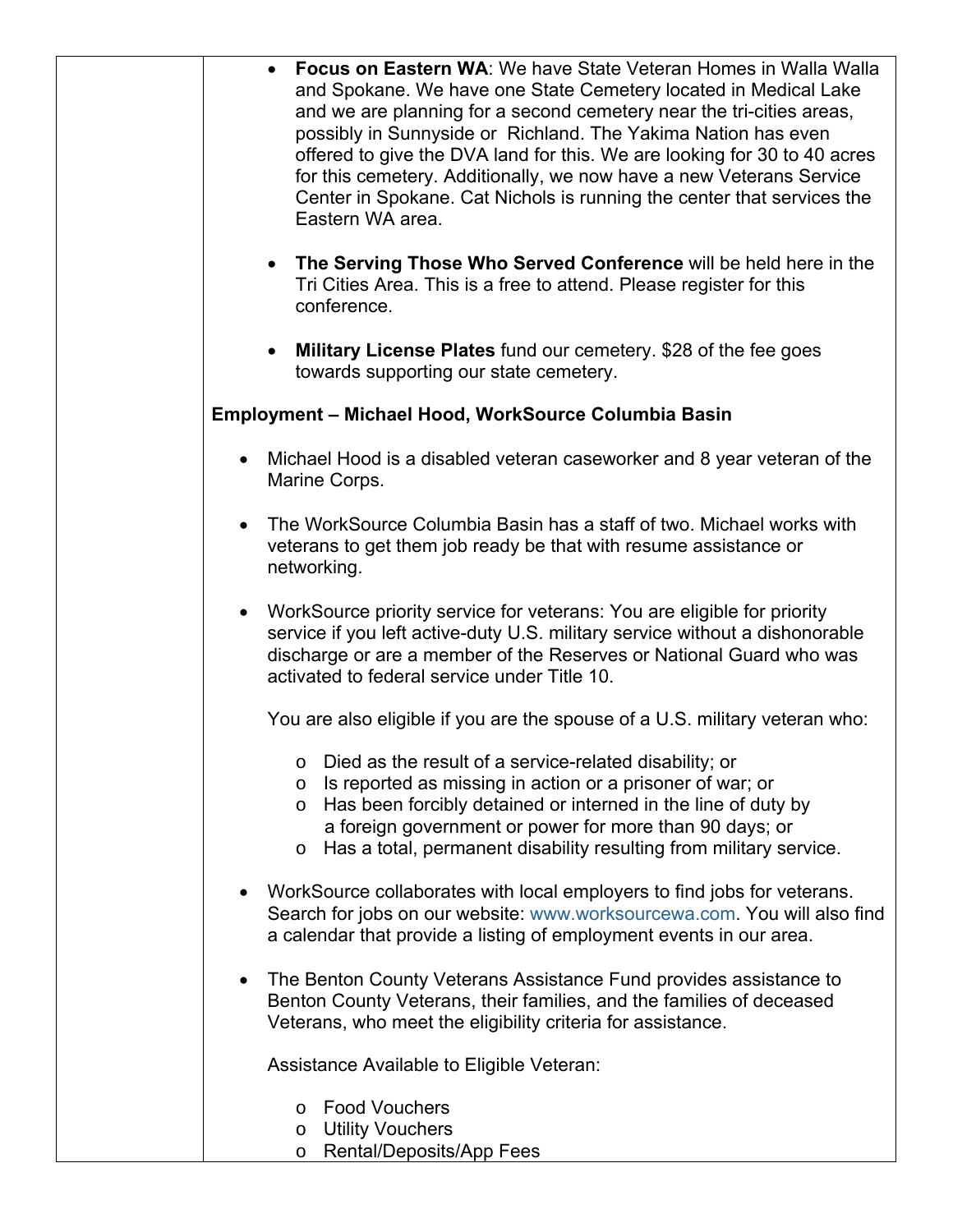| <b>Burial Assistance</b><br>$\circ$                                                                                                                                                                                                                                                                                                                                                                                                             |
|-------------------------------------------------------------------------------------------------------------------------------------------------------------------------------------------------------------------------------------------------------------------------------------------------------------------------------------------------------------------------------------------------------------------------------------------------|
| Background check fees for pre-employment<br>O                                                                                                                                                                                                                                                                                                                                                                                                   |
| <b>Hotel/Motel Vouchers for homeless Veterans</b><br>$\circ$                                                                                                                                                                                                                                                                                                                                                                                    |
| <b>Bus Passes through BFT</b><br>O                                                                                                                                                                                                                                                                                                                                                                                                              |
| Necessary Safety Equipment required by employer to gain<br>$\circ$<br>employment                                                                                                                                                                                                                                                                                                                                                                |
| o Dental Assistance                                                                                                                                                                                                                                                                                                                                                                                                                             |
| o Childcare Assistance (financial help with childcare)                                                                                                                                                                                                                                                                                                                                                                                          |
| <b>Minimum Qualifications:</b>                                                                                                                                                                                                                                                                                                                                                                                                                  |
| Must be a Benton County Resident for at least 90 days (unless<br>$\circ$                                                                                                                                                                                                                                                                                                                                                                        |
| recently discharged)                                                                                                                                                                                                                                                                                                                                                                                                                            |
| Must be at or below 150% of the poverty guidelines (low-income)<br>$\circ$<br>o Must be in need of assistance                                                                                                                                                                                                                                                                                                                                   |
| o Must be a Veteran                                                                                                                                                                                                                                                                                                                                                                                                                             |
| Documents Required for Screening:                                                                                                                                                                                                                                                                                                                                                                                                               |
| $\circ$ Copy of DD214                                                                                                                                                                                                                                                                                                                                                                                                                           |
| o Photo ID                                                                                                                                                                                                                                                                                                                                                                                                                                      |
| o Proof of income                                                                                                                                                                                                                                                                                                                                                                                                                               |
| Widows or widowers must provide marriage license and Veteran's<br>$\circ$<br>death certificate                                                                                                                                                                                                                                                                                                                                                  |
| Veterans Cemetery - Rudy Lopez, DVA Cemetery Director                                                                                                                                                                                                                                                                                                                                                                                           |
| Burial benefits are rarely discussed when veterans transition from the<br>military and are unaware of their death benefits. This is a critical benefit<br>that serves a family need.                                                                                                                                                                                                                                                            |
| Highly encourage pre-need registration for burial benefits either at our<br>$\bullet$<br>state cemetery or a federal one. Doing this in advance reduces stress<br>during a very stressful time. We need to see DD 214 member copy 4 to<br>verify character of service. There is no commitment or cost to pre-register<br>for burial benefits.                                                                                                   |
| Honorably Discharged veterans qualify to be buried at the state/federal<br>cemetery. If the vet qualifies, the spouse automatically qualifies. Eligible<br>spouses do not have to be buried with the spouse and can be buried at<br>any state/federal cemetery. Capital crimes bar veterans from being buried<br>at state/federal cemeteries. Children may qualify as well (this typically<br>occurs when children are active duty dependents). |
| Burial benefit shall provide the veteran a plot or columbarium, and<br>headstone. For spouses, there is a \$300 fee for interment.                                                                                                                                                                                                                                                                                                              |
| WDVA Veterans Services Division and Homeless Veteran Services - Steve<br>Gill, DVA Veteran Services Administrator                                                                                                                                                                                                                                                                                                                               |
| Steve primarily works with counties and tribes around the state.                                                                                                                                                                                                                                                                                                                                                                                |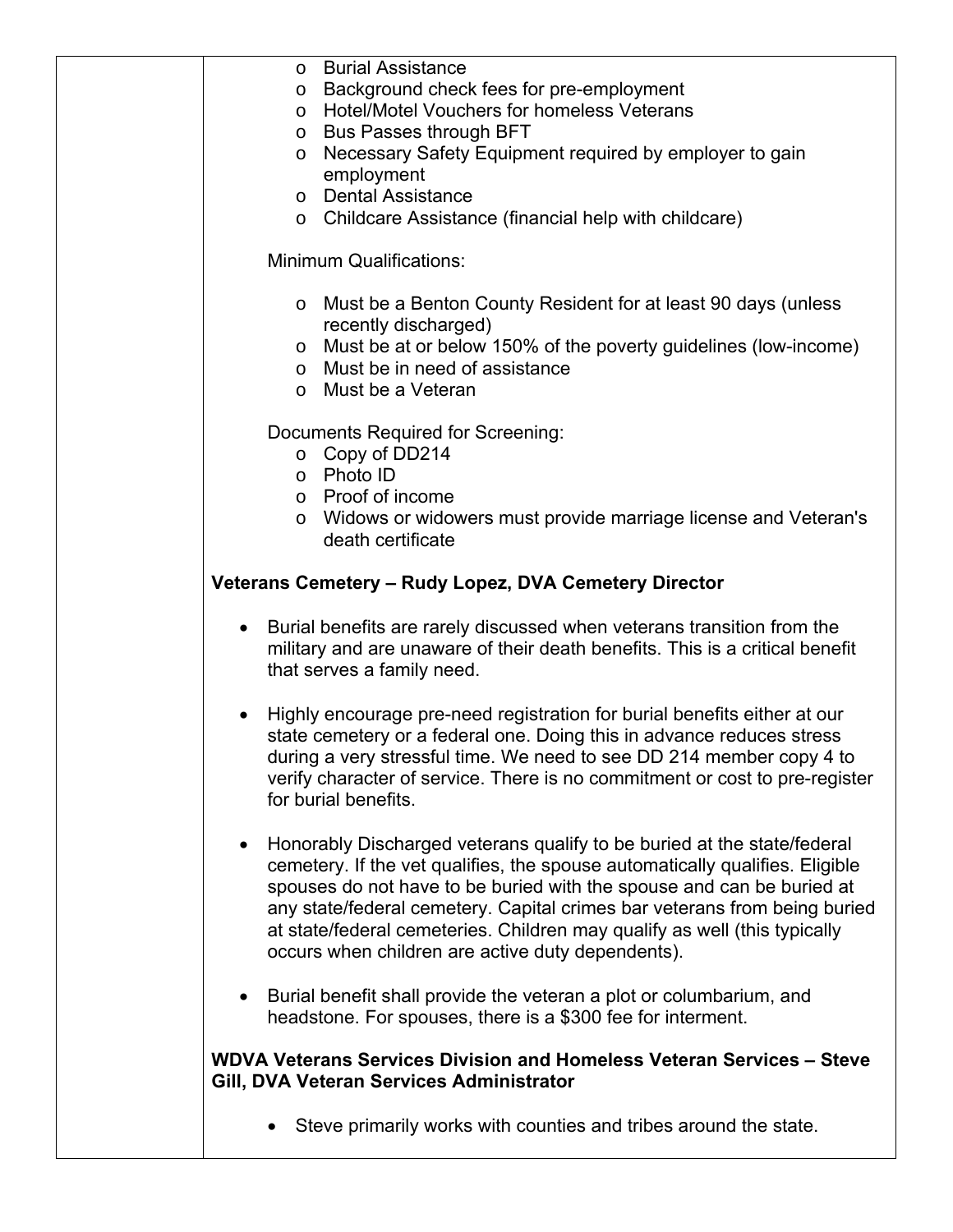|           | • Works with VSO organizations (VFW etc.)                                                                                                                                                                                                                                                                                                                                                                                  |
|-----------|----------------------------------------------------------------------------------------------------------------------------------------------------------------------------------------------------------------------------------------------------------------------------------------------------------------------------------------------------------------------------------------------------------------------------|
|           | Work with veterans to connect them with their benefits.                                                                                                                                                                                                                                                                                                                                                                    |
| $\bullet$ | <b>Transitional Housing for veterans without homes.</b> The DVA has<br>transitional beds for these veterans. We have 40 beds located at our<br>Washington Soldiers Home located in Orting and we have 60 beds<br>located at our Washington Veterans Home located in Port Orchard.<br>This is a two-year program with most veterans only staying for 8 to 11<br>months and many veterans move on to live independent lives. |
| $\bullet$ | <b>Veterans Estate Management Program: supports veterans who</b><br>cannot manage their own finances and is viewed more as a homeless<br>prevention program. 300 veterans currently are enrolled in this<br>program. Most of these veterans live independently in their community.                                                                                                                                         |
|           | • Veterans Innovation Program: A grant that can be received to meet<br>short term needs. Typically, this is a one-time grant to help veterans get<br>on their feet. We collaborate with WorkSource with this program (they<br>provide the case management).                                                                                                                                                                |
| $\bullet$ | Transition Services: We have staff located at JBLM to assist<br>transitioning veterans.                                                                                                                                                                                                                                                                                                                                    |
|           | Behavioral Health and Suicide Prevention/Awareness - Dr. Roberto Valdez,<br><b>WDVA PTSD Counselor</b>                                                                                                                                                                                                                                                                                                                     |
| $\bullet$ | Has worked with the DVA as a contracted counselor for the last 12<br>years.                                                                                                                                                                                                                                                                                                                                                |
| $\bullet$ | Need to have an honorable discharge and a DD 214 to receive<br>counseling services.                                                                                                                                                                                                                                                                                                                                        |
|           | Suicide is a growing epidemic. 60% military veterans from a combat<br>zone will have PTSD. 6 months to a year, some of those veterans will<br>heal on their own; many do not. Some veterans experiences many<br>challenges connected to PTSD that deeply affect them and their<br>families and often will consider suicide. Providing the veteran with hope<br>and grounding is a method of suicide prevention.            |
| ٠         | Serves as the areas local provider. WDVA counseling program assists<br>veterans with PTSD in individual or group settings.                                                                                                                                                                                                                                                                                                 |
|           | There are 48 providers statewide and you can find a provider at the<br>following link:                                                                                                                                                                                                                                                                                                                                     |
|           | http://www.dva.wa.gov/sites/default/files/Combined%20Provider%20List%<br>202019 0.pdf                                                                                                                                                                                                                                                                                                                                      |
|           |                                                                                                                                                                                                                                                                                                                                                                                                                            |